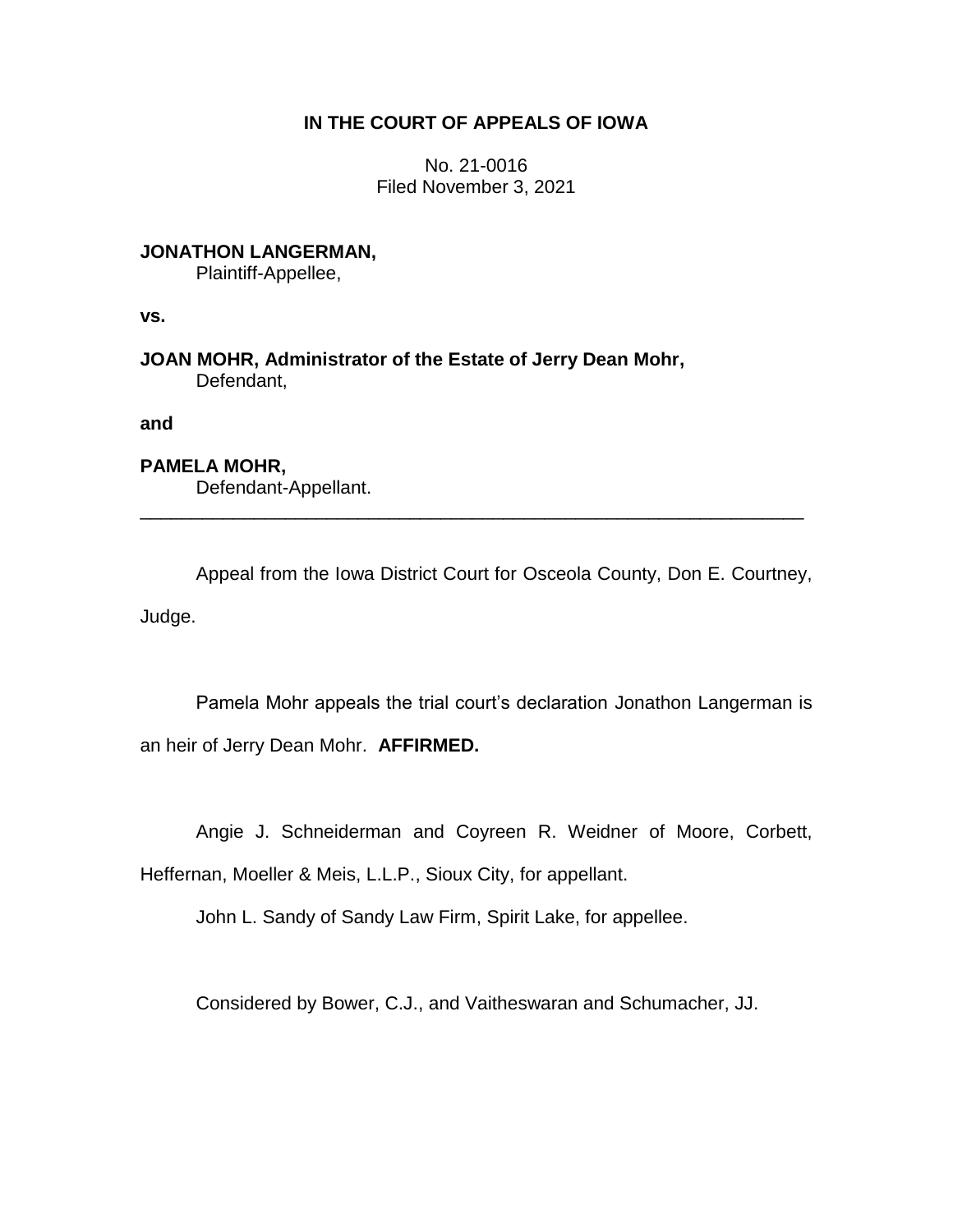## **BOWER, Chief Judge.**

Pamela Mohr appeals the trial court's declaration Jonathon Langerman is an heir of Jerry Dean Mohr.<sup>1</sup> She contends the court improperly considered anonymous letters in determining Jerry recognized Jonathon as his son and there is not clear and convincing evidence Jerry recognized Jonathon as his son. Finding no abuse of discretion or error of law, we affirm.

### **I. Background Facts.**

 $\overline{a}$ 

Jerry, an Arizona vascular surgeon, died intestate in Arizona in 2011. He was married to Pamela at the time of his death. He and Pamela separated in 1994 but never divorced.

Amy Langerman attended Occidental College at the University of California before attending law school. She practiced law in Arizona beginning in 1983. Although she is still licensed to practice law in Arizona, she moved to California in 2002 and is currently a special education consultant working with children with disabilities.

Amy met Jerry through a mutual friend and, although she knew Jerry was married, she knew he was not happy in the marriage. They became "friends with benefits" sometime in 1990 or 1991. In 1994, Jerry and Amy engaged in planned sexual relations for the express purpose of conceiving a child. Amy had already had a child conceived in this manner with a different man. From the time she learned she was pregnant until the day she delivered the child, whenever she saw

 $1$  Because a number of participants in this litigation share last names, we will refer to them by their first names.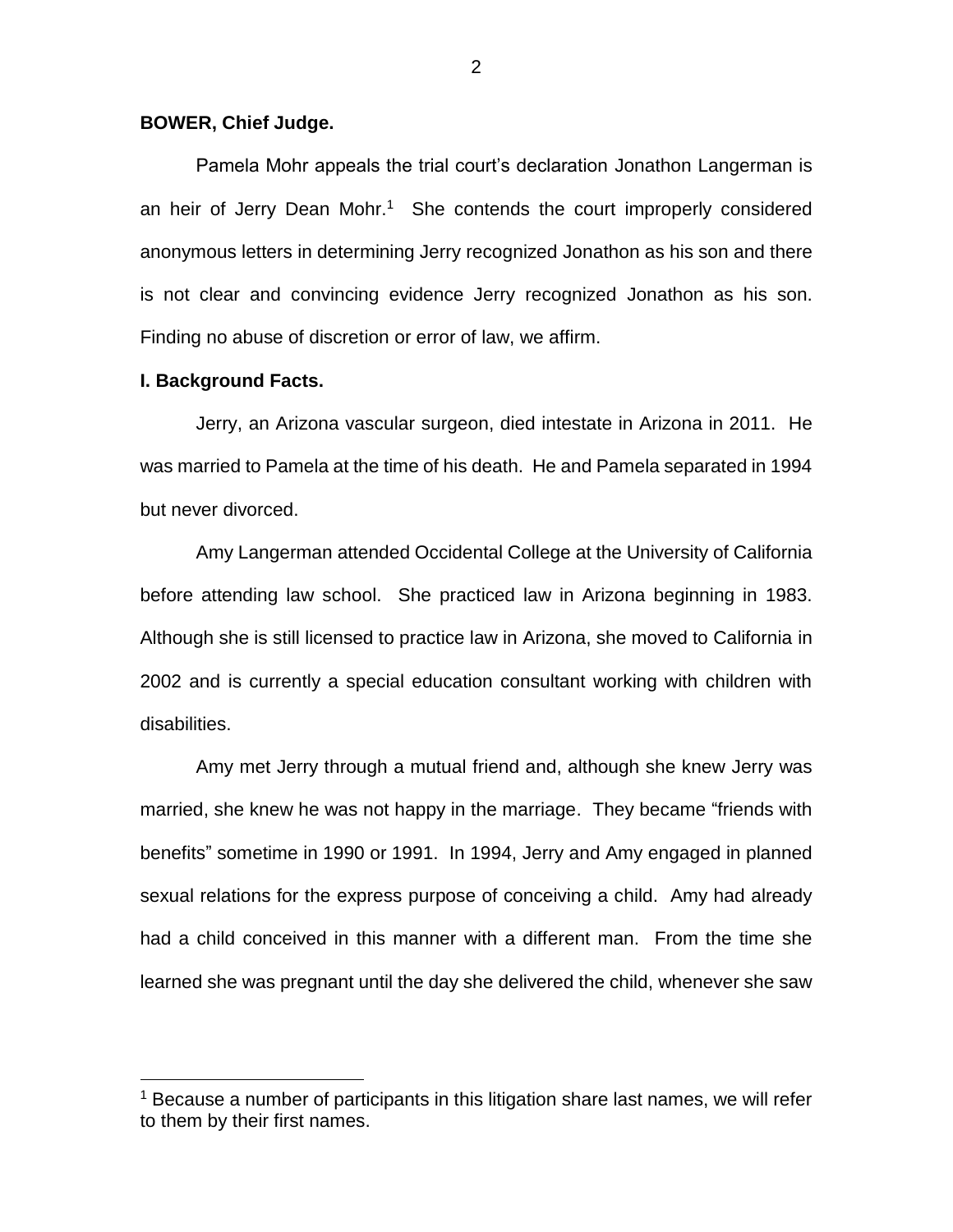Jerry he acknowledged her growing belly and referred to the child as "my Baby Zygote." In December 1994, six-weeks premature, Amy gave birth to Jonathon.

Jerry moved to Flagstaff, Arizona in March 1996 where he lived and worked until his death in 2011. At the time of his death, Jerry was in a long-term relationship with another woman, Beth Cairns.

Amy learned of Jerry's death when a friend who worked at the Maricopa County Medical Hospital and knew that Jerry and she were friends contacted her to tell her that Jerry had died. She hired a probate attorney to file an action for paternity on Jonathon's behalf in Arizona. Paternity was established by obtaining tissue samples from a hospital where Jerry underwent surgery and submitting them for DNA testing. An Arizona court determined Jonathon is Jerry's biological child.

At issue here is whether Jonathon is an "heir" under Iowa Code sections 633.3(22) and 633.222 (2017), which would entitle him to share in the proceeds of the sale of lowa farmland in which Jerry had an interest when he died.<sup>2</sup>

 $\overline{a}$ 

<sup>2</sup> The litigation road to this appeal is long and winding. *See Mohr v. Langerman*, No. 13-1422, 2014 WL 5243364, at \*1 (Iowa Ct. App. Oct. 15, 2014) (*Mohr I*); *In re Estate of Mohr*, No. 16-1474, 2017 WL 3067435, at \*1–2 (Iowa Ct. App. July, 19, 2017) (*Mohr II*). In *Mohr I*, this court affirmed an Iowa court's finding Pamela had failed to prove by clear and convincing evidence Jonathan was *not* an heir. 2014 WL 5243364, at \*10 ("We further conclude the district court correctly determined Pamela had the burden of proving, by clear and convincing evidence, that Jerry did not recognize Jonathan, and did not err in concluding that Pamela failed to carry her burden."); *see also Mohr II*, 2017 WL 3067435, at \*4 ("The probate court, in subsequent rulings, did not rule Langerman is Jerry's heir. In its March 23, 2016 ruling on the administrator's motion to amend inventory, the court specifically stated the 'Motion to Amend the Initial Inventory does not require the court to make a final determination on the status of Langerman as an heir entitled to take. That question remains open and subject to subsequent challenge.'").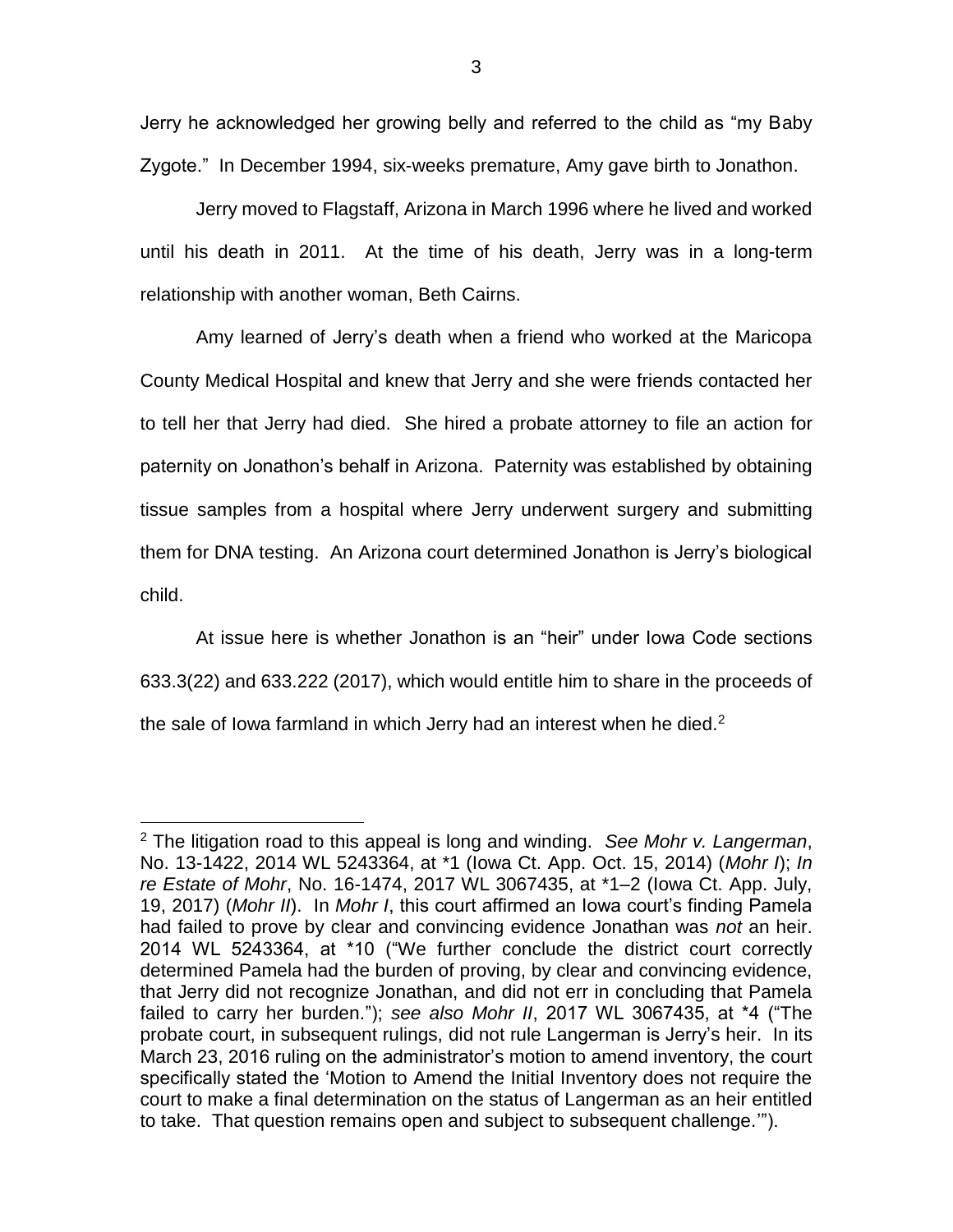Jonathon, represented by Amy as his attorney in fact and an Iowa attorney, sought a declaratory ruling he was Jerry's heir. His proposed exhibits included anonymous letters Amy received in early 2012, advising Amy of Jerry's death and stating Jerry was proud to have a son, had shared that sentiment with close friends, had shown pictures of his son with the author, and wanted his son to have money for college and his future. In one of the letters, the sender enclosed a number of correspondences and photos Amy had mailed to Jerry.

Pamela filed a motion in limine, asking the court to prohibit the admission of the anonymous letters, asserting a lack of authentication and foundation; even if foundation could be shown, the letters contained "multiple levels of hearsay, of which no exception can apply." The court allowed the exhibits subject to the objections and stated it would rule on the objections if it relied on the letters.

In its written ruling, the district court made these factual findings:

In support of her position that the court should find that [Jerry] did recognize Jonathon as his child, [Amy] testified that in her first trimester of pregnancy her oldest child was exposed to Fifth disease. She took the child to the doctor and after the doctor diagnosed and assured her that the child would be fine she inquired if she should be concerned about her pregnancy because of her exposure[.] She was told to consult with another doctor. She contacted Jerry and he came over and they both got on the phone and called the Center for Disease Control (CDC). Jerry asked to speak to a geneticist and he introduced himself as a surgeon and that his girlfriend was having their baby and that she was exposed to Fifth disease. "Can you tell me the morbidity and mortality for intrauterine exposure to Fifth disease?" They found out that it's not a great thing to be exposed to but if something was going to happen, it would happen on its own and she would miscarry before [twenty] weeks. So they decided that there was no necessity to terminate the pregnancy and that she would carry it through and hope for the best.

On another occasion she had an ultrasound-guided amniocentesis and Jerry asked to attend with her. He came to pick her up and on the way she asked him "How do you want me to

4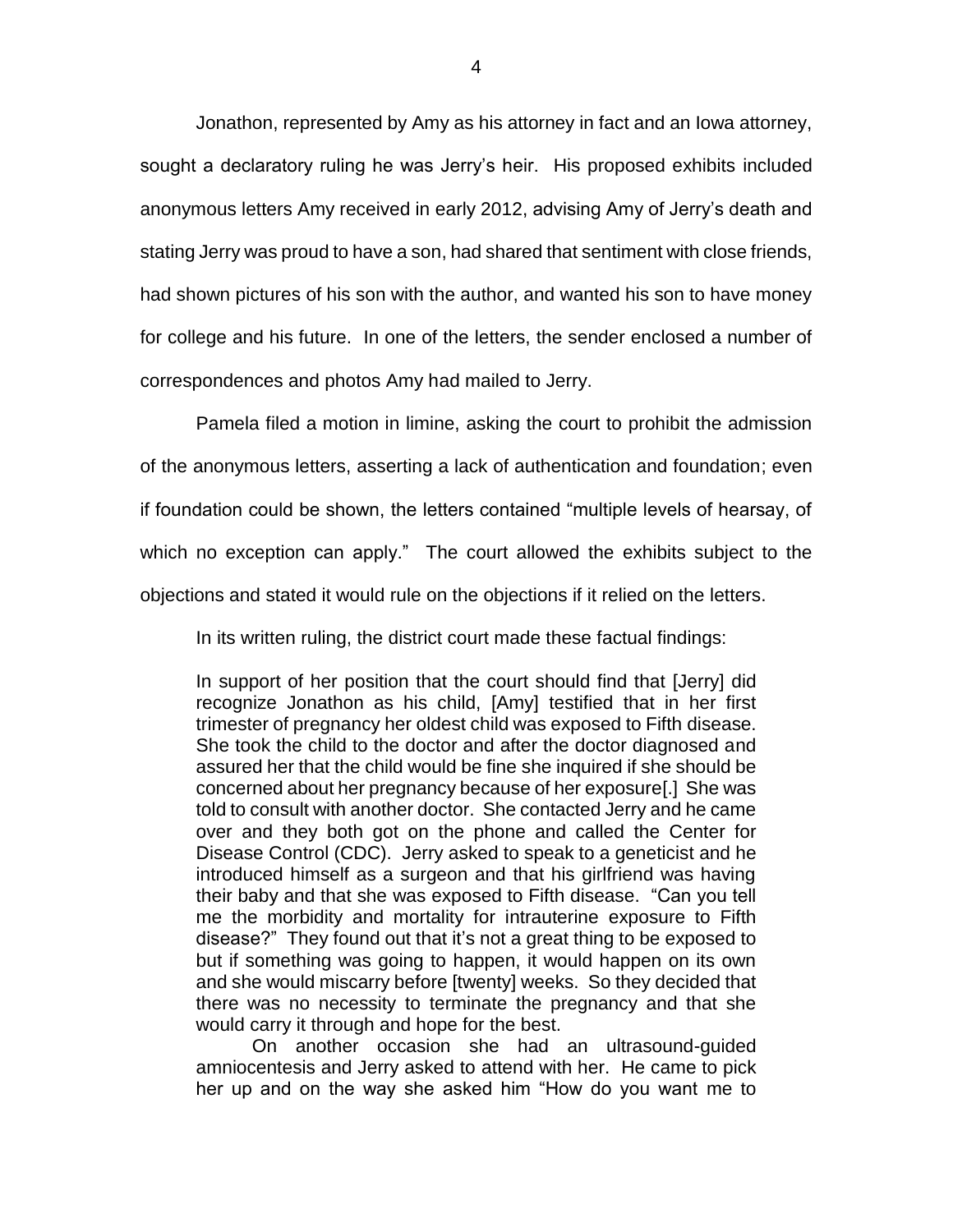introduce you?" He said, "How about Dad?" When her doctor came in she said, "Rick, this is Dad. Dad, this is Rick".

After Jonathon's birth he would come around on occasion to see his son and ask "How's my boy? How's my baby?" and kiss him. One day he shows up and her father is there. She answered the door and told him that her dad was there but he wanted to come in and said "I want to meet my son's grandfather." Amy testified that "We went in and I said to my dad, "Dad, this is my friend Jerry Mohr. Jerry shook his hand and said, "Hello, Mr. Langerman. I'm pleased to meet my son's grandfather." She also testified that Jerry told his mother about her grandson when she was dying from lung cancer.

[Amy], after [Jerry's] death, also received letters written by an anonymous friend, which Plaintiff relates bears directly on [Jerry's] state of mind relative to his son. These letters are subject to authentication and hearsay objections, which will be addressed later in this ruling. The deposition of Dorothea Wagner Riley was introduced and admitted. She resides in Cornville, Arizona, which she describes as a suburb of Sedona, Arizona. She is widowed and is [eighty-two] years old. [Jerry] was her and her husband's doctor and friend. She had a vivid dream and in the dream she dreamed about this little boy with blond hair and blue eyes. So she asked [Jerry], "Jerry, do you have a son?" And he said, "Yes." She also attended a Celebration of Life for Jerry. At some point she learned that Amy Langerman was the mother of Jerry's son.

Amy and [Jerry] maintained their relationship up until the time that Jerry moved to Flagstaff. But the contact between the two of them continued to be consistently inconsistent. She would send him a letter with cards, pictures, and on one occasion a videotape of Jonathon on Father's Day. They would speak with each other on the phone maybe twice in one week and then not for four or five months. She would contact him whenever there was something medical he should know about. Between 2006 and 2007 she spoke with him more frequently because he was having problems with his partnership in Flagstaff and he would ask her for advice because of her experience as an employment lawyer.

The court addressed the admissibility of the anonymous letters as follows:

[**Authentication.**] Authentication is satisfied by evidence sufficient to support a finding that the matter in question is what the proponent claims. Iowa R. Evid. 5.901(a). Under the identical federal counterpart, all that is needed is for the party authenticating the exhibit to "prove a rational basis for that party's claim that the document is what it is asserted to be." *Jones v. Nat'l Am. Univ*., 608 F.3d. 1039, 1044 (8th Cir. 2010). Even anonymous correspondence may be sufficiently distinctive in its "appearance, contents, substance, internal patterns or other distinctive characteristics"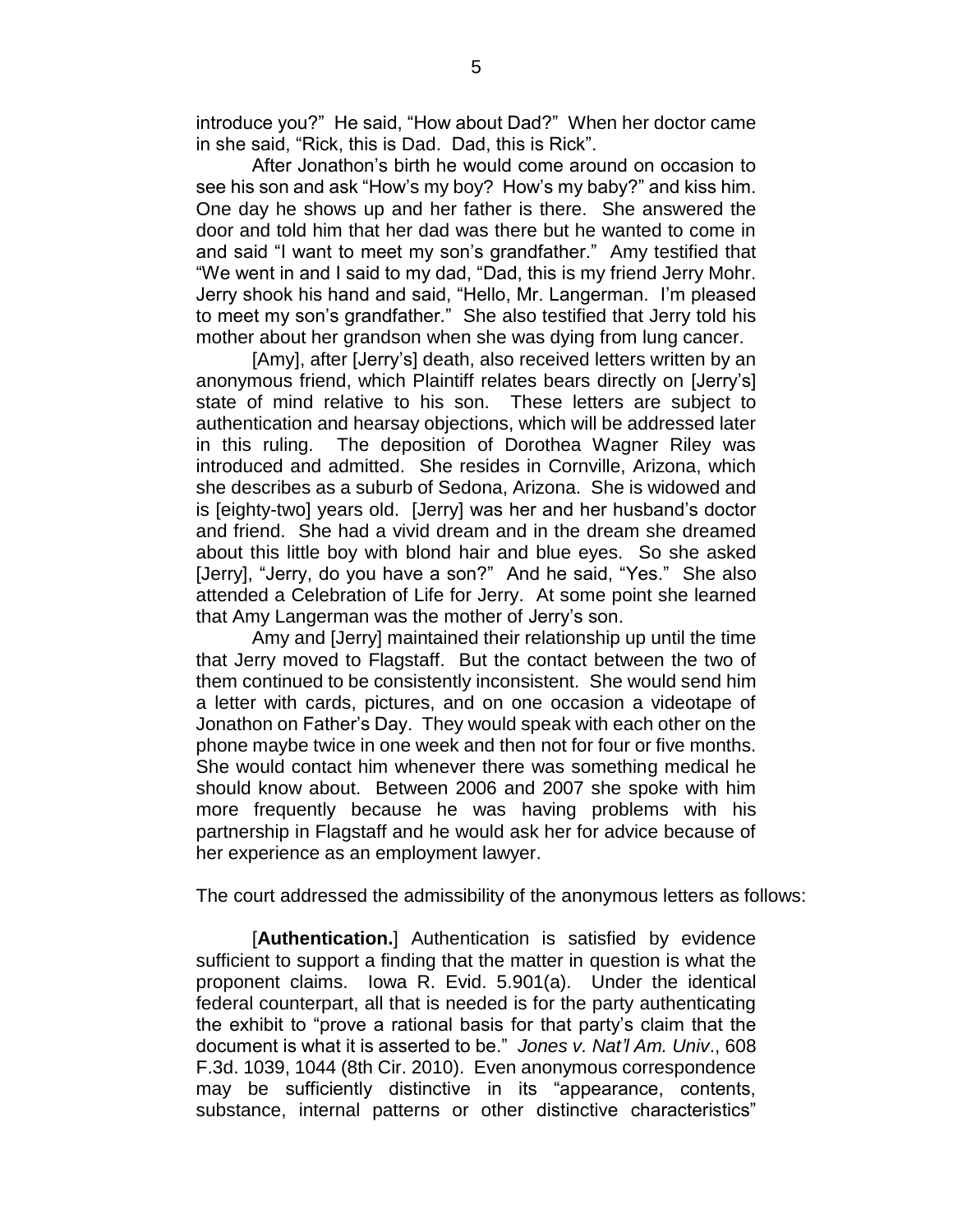within the meaning of the identical federal rules of evidence, to meet the authentication requirements. *United States v. Bello-Perez*, 977 F.2d 664, 671 (1st Cir. 1992) [(citing] *United States v. Ingraham*, 832 F.2d. 229, 236 (1st Cir. 1987), *cert. denied*, 486 U.S. 1009 (1988) ([noting] authentication of telephone call and anonymous letters based on caller-authors "peculiar obsession with [and approach to] the same obscure litigation," amounting to an idiosyncratic "signature"))]; *see also United States v. McMahon*, 938 F.2d. 1501, 1508–09 (1st Cir. 1991) (authentication of unsigned note based on circumstantial indicia of authorship); *United States v. Newton*, 891 F.2d. 944, 947 (1st Cir. 1989) (authentication of unsigned document based on internal references to defendant's girlfriend, wife, lawyer and aliases). Ultimately, the requirement of authentication is designed to ensure that the court has enough indicia of trustworthiness that the document is what it purports to be authentic. *Id.*

To authenticate an item of evidence, Federal Rules of Evidence 901(a) provides that "the proponent must produce evidence sufficient to support a finding that the item is what the proponent claims it is." "Proponents of evidence may authenticate an item through several methods including, '[t]he appearance, contents, substance, internal patterns, or other distinctive characteristic of the item, taken together with all the circumstances.'" *United States v. Young*, 753 F.3d 757, 773 (8th Cir. 2014) (alteration in original) (quoting Fed. R. Evid. 901(b)(4)). The contents of a writing may be considered in the authentication of the writing, and the proponent of the evidence may also use circumstantial evidence to satisfy the authentication standard. *Id.* "Notes . . . may be admitted despite the author's anonymity, especially when the writings demonstrate the author's intimate familiarity with the events in question." *Id.* Once this threshold is satisfied, the jury determines any further questions as to the evidence's authenticity. *Id.*; *Kaplan v. Mayo Clinic*, 653 F.3d. 720, 726 (8th Cir. 2011).

Ultimately, this court concludes that the requirement of authentication is designed to ensure that the court has enough indicia of trustworthiness that the document is what it purports to be—authentic. This court concludes that exhibits 20, 21, 22 and 23 [letters and enclosures] have been authenticated and they are what they purport to be, letters from a colleague and friend of [Jerry].

[**Hearsay.**] The court has studied the parties' arguments as to whether exhibits 20, 21, 22 and 23 contain hearsay. This court concludes that the statements contained in the letters are admissible not to prove the truth of the matter but to prove that the decedent recognized Jonathon Langerman as his son. See Iowa R. Evid. 5.801(c). This is a non-hearsay use. The court further agrees with Plaintiff's argument contained in Plaintiff's trial brief that even if the statements of [Jerry] were hearsay, they are admissible under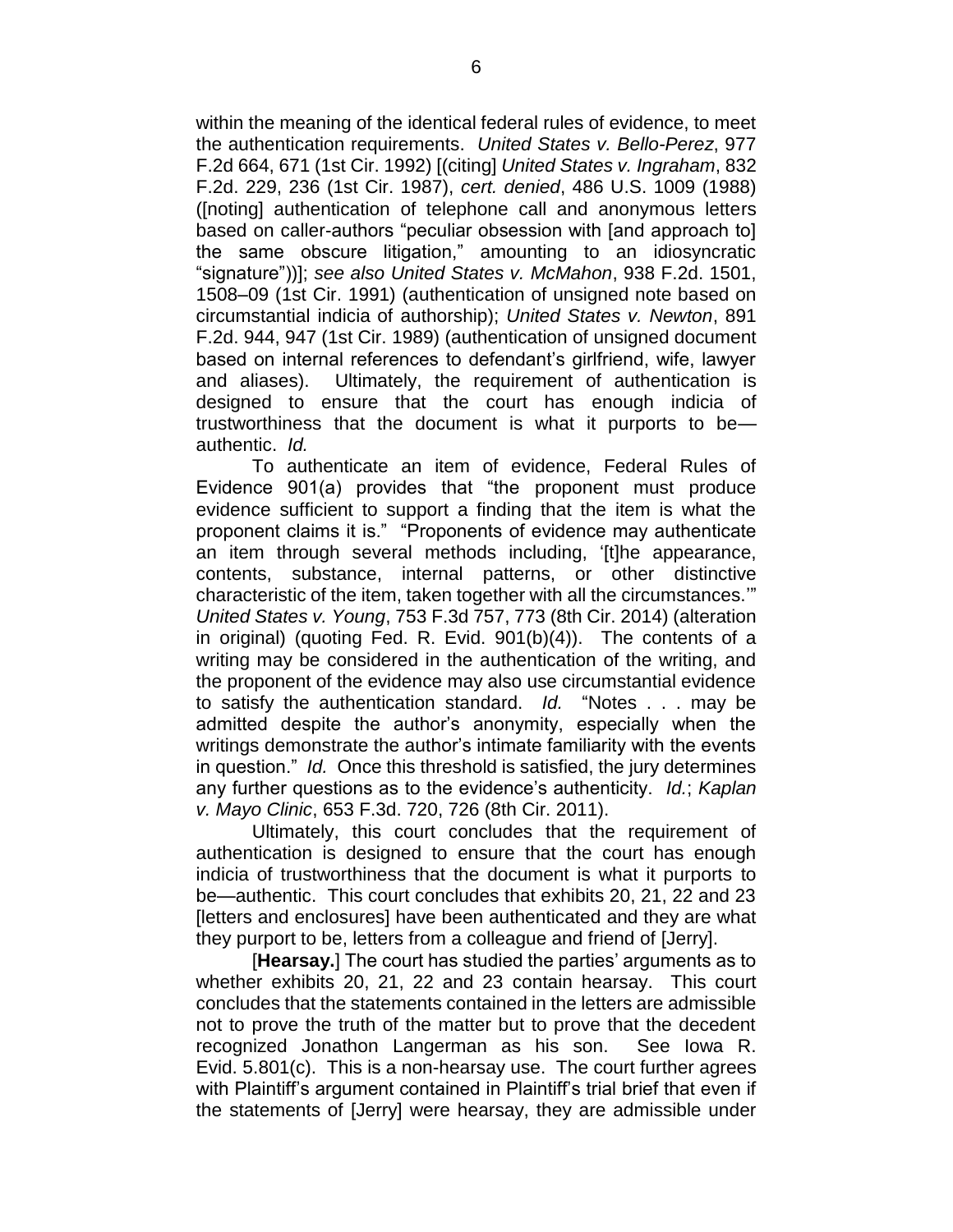Iowa R. Evid. [5.]804(4)(b). That rule provides that if a declarant if unavailable, including because of his death, statements he made concerning the relationship by blood of another person are admissible if the declarant was related by blood to the other person. Declarant's declarations of decedent, asserting and denying paternity, are admissible in evidence. *Pike v. Standagel*, [175 N.W. 12, 13 (Iowa 1919)]. The court also concludes that the statements [Jerry] made to his colleague and friend that he was proud of his son are also separately admissible as evidence of declarant's then existing mental condition. *See* Iowa R. Evid. 5.803(3)[;] *Westway Trading Corp. v. River Terminal Corp.*, 314 N.W.2d 398[, 402] (Iowa 1982) ([finding] evidence contained in a letter was admissible as circumstantial evidence of the state of mind of the declarant and is thus not hearsay).

Therefore the court concludes that exhibits 20, 21, 22 and 23 have been authenticated and are admissible because of the reasons cited by the court.

The district court concluded there was clear and convincing evidence Jerry

recognized Jonathon such that Jonathon would be considered an heir in Iowa.

Pamela appeals, contending the trial court improperly admitted the anonymous

letters. She also asserts there is not clear and convincing evidence of recognition

to support the court's declaration.

## **II. Scope and Standard of Review.**

Generally, we review the admission of evidence for an abuse of discretion.

*State v. Paredes*, 775 N.W.2d 554, 560 (Iowa 2009). "'A court abuses its discretion when its ruling is based on grounds that are unreasonable or untenable.' A ground is unreasonable or untenable when it is 'based on an erroneous application of the law.'" *Andersen v. Khanna*, 913 N.W.2d 526, 535–36 (Iowa 2018) (citations omitted).

"Our review of an appeal from a declaratory judgment action is determined by how the case was tried in district court." *Clarke Cnty. Reservoir Comm'n v. Robins Revocable Tr.*, 862 N.W.2d 166, 171 (Iowa 2015). We review de novo a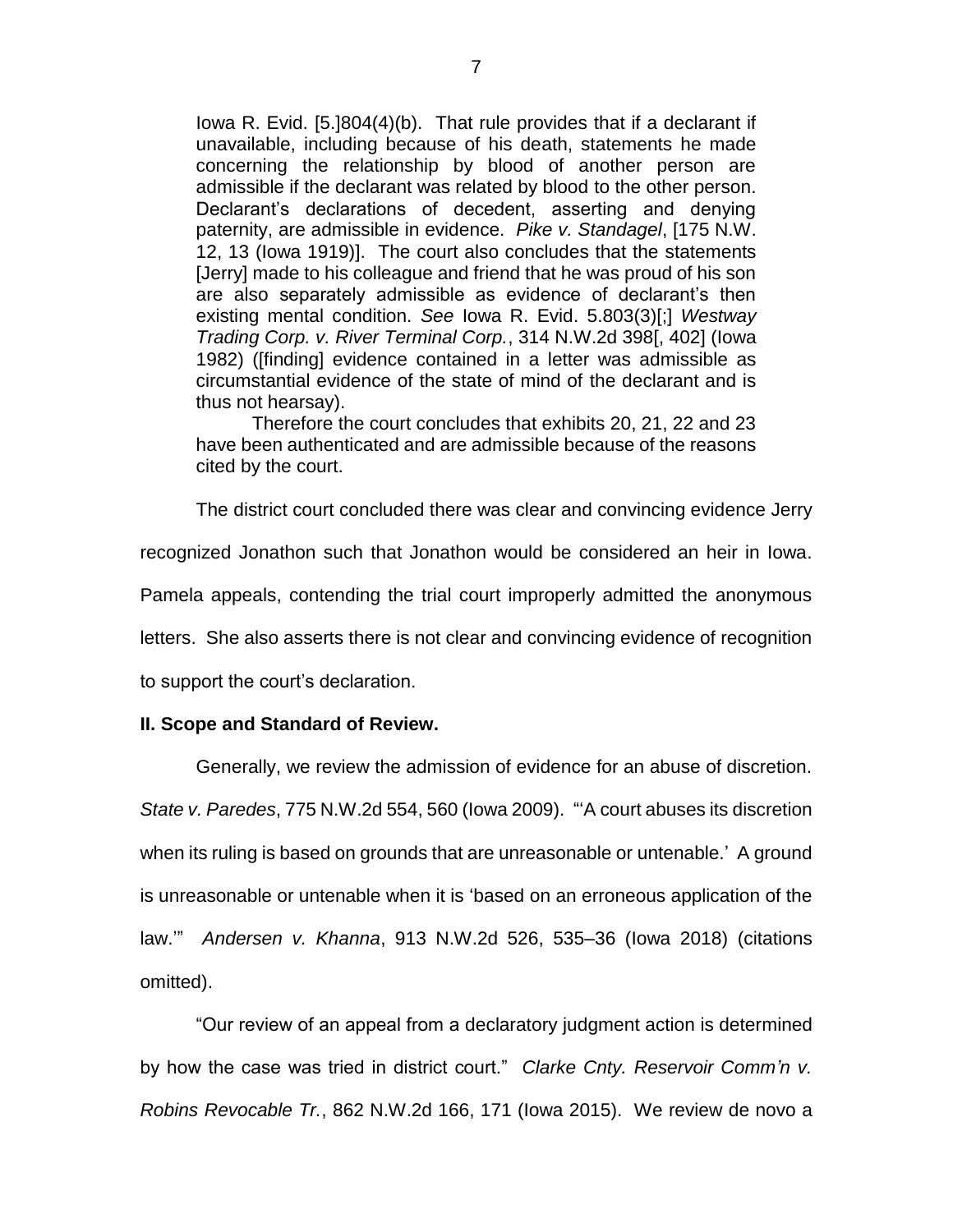declaratory action tried as an equitable proceeding. *Davidson v. Van Lengen*, 266 N.W.2d 436, 438 (Iowa 1978). We give weight to the findings of fact made by the trial court, but are not bound by them. *Id.*

## **III. Discussion.**

*A. Anonymous letters.* Pamela asserts the court abused its discretion in finding the anonymous letters sufficiently authenticated to be admissible. She argues the identity of the author must be demonstrated. But she cites no rule or case law to support this assertion.

"Authentication or identification represents one component in the relevancy determination with regard to certain types of evidence, such as the contents of a document, telephone call or other exhibits." Laurie Kratky Doré, 7 *Iowa Practice Series: Evidence* § 5.901:0 (Nov. 2020 update) (footnote omitted). Iowa Rule of Evidence 5.901(a) states, "To satisfy the requirement of authenticating . . . an item of evidence, the proponent must produce evidence sufficient to support a finding that the item is what the proponent claims it is." The authentication burden is not high, it need only allow a reasonable factfinder to find the evidence is authentic. *See United States v. Hassan*, 742 F.3d 104, 133 (4th Cir. 2014) (discussing Federal Rule of Evidence 901). The district court has the discretion to determine whether a party has established a proper foundation. *State v. Musser*, 721 N.W.2d 734, 750 (Iowa 2006).

The court properly observed, "The contents of a writing may be considered in the authentication of the writing, and the proponent of the evidence may also use circumstantial evidence to satisfy the authentication standard." In *Young*, the Eighth Circuit court observed:

8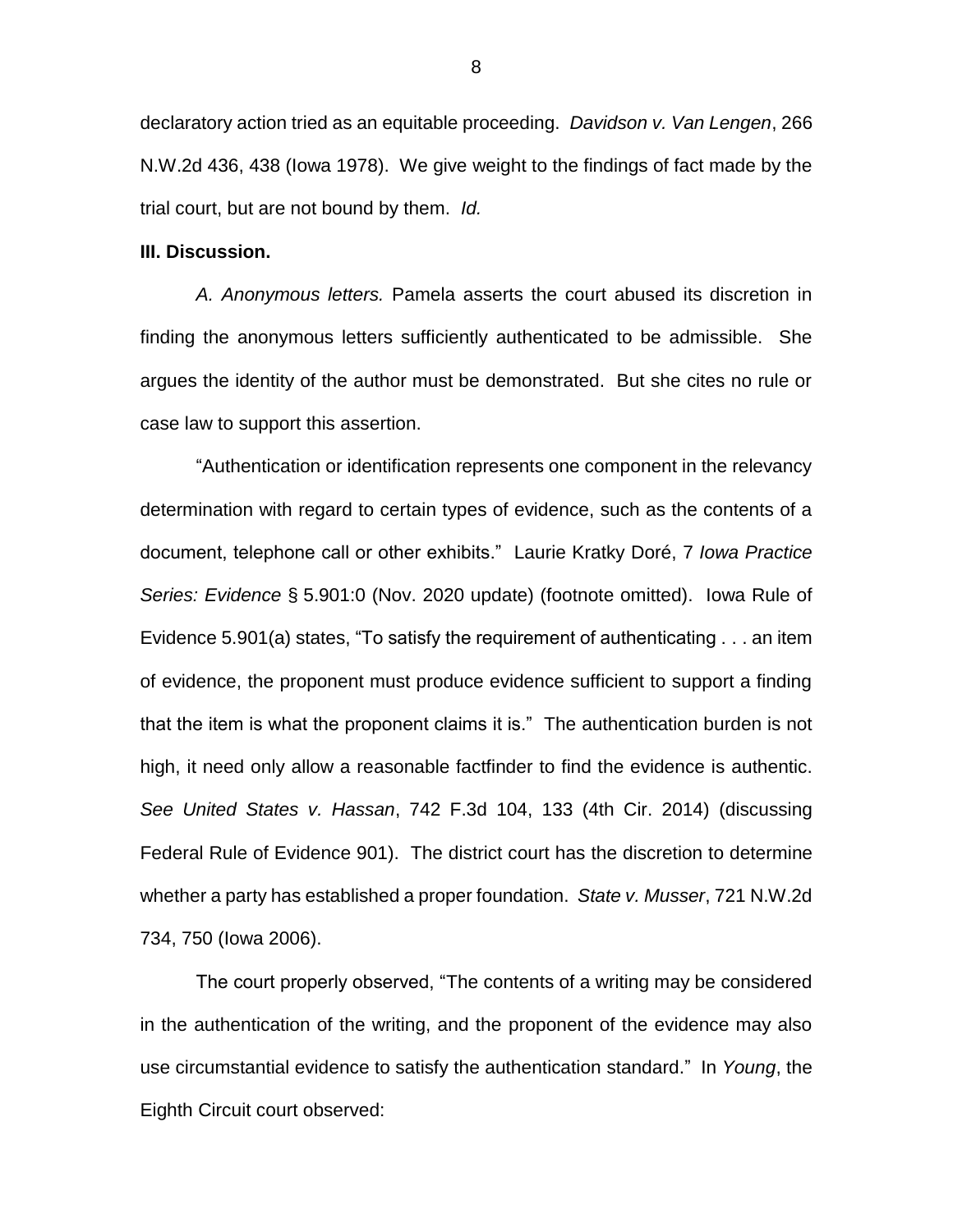Federal Rule of Evidence 901(a) provides that, to authenticate an item of evidence, "the proponent must produce evidence sufficient to support a finding that the item is what the proponent claims it is." Proponents of evidence may authenticate an item through several methods including, "[t]he appearance, contents, substance, internal patterns, or other distinctive characteristics of the item, taken together with all the circumstances." Fed. R. Evid.  $901(b)(4)$ .<sup>[3]</sup> A proponent of evidence may use circumstantial evidence to satisfy this standard. Once the proponent satisfies this burden, the [factfinder] determines any further questions as to the evidence's authenticity. The contents of the writing may be considered to authenticate it. Notes and other documents may be admitted despite the author's anonymity, especially when the writings demonstrate the author's intimate familiarity with the events in question.

753 F.3d at 773 (internal case citations omitted); *accord United States v. Ramirez-*

*Martinez*, 6 F.4th 859, 866 (8th Cir. 2021).

 $\overline{a}$ 

Here, there is sufficient evidence in the record from which the trial court could determine the letters were what they purported to be—letters from a close friend of Jerry. The writings demonstrate the author's intimate familiarity with Jerry; Jerry's lack of a will and his assets; the ongoing filings in the Arizona litigation; and Jerry's relationships with Pamela, Beth, and Amy. We find no abuse of discretion in the court's authentication ruling.

Pamela also asserts the court erred in finding the anonymous author's statements were not hearsay. However, she does not specify which statements in the letters *are* hearsay, i.e., statements offered for the proof of the matter asserted. *See* Iowa R. Evid. 5.801(c). Consequently, we have nothing to review.

<sup>3</sup> The Iowa evidentiary rule is identical. *See* Iowa R. Evid. 5.901(a), (b)(4). It is appropriate to look to federal decisions applying the identical rule for guidance. *See Paredes*, 775 N.W.2d at 561 ("Our rule of evidence is identical in all relevant aspects to its federal counterpart . . . . As a result, interpretations of the federal rule are often persuasive authority for interpretation of our state rule.").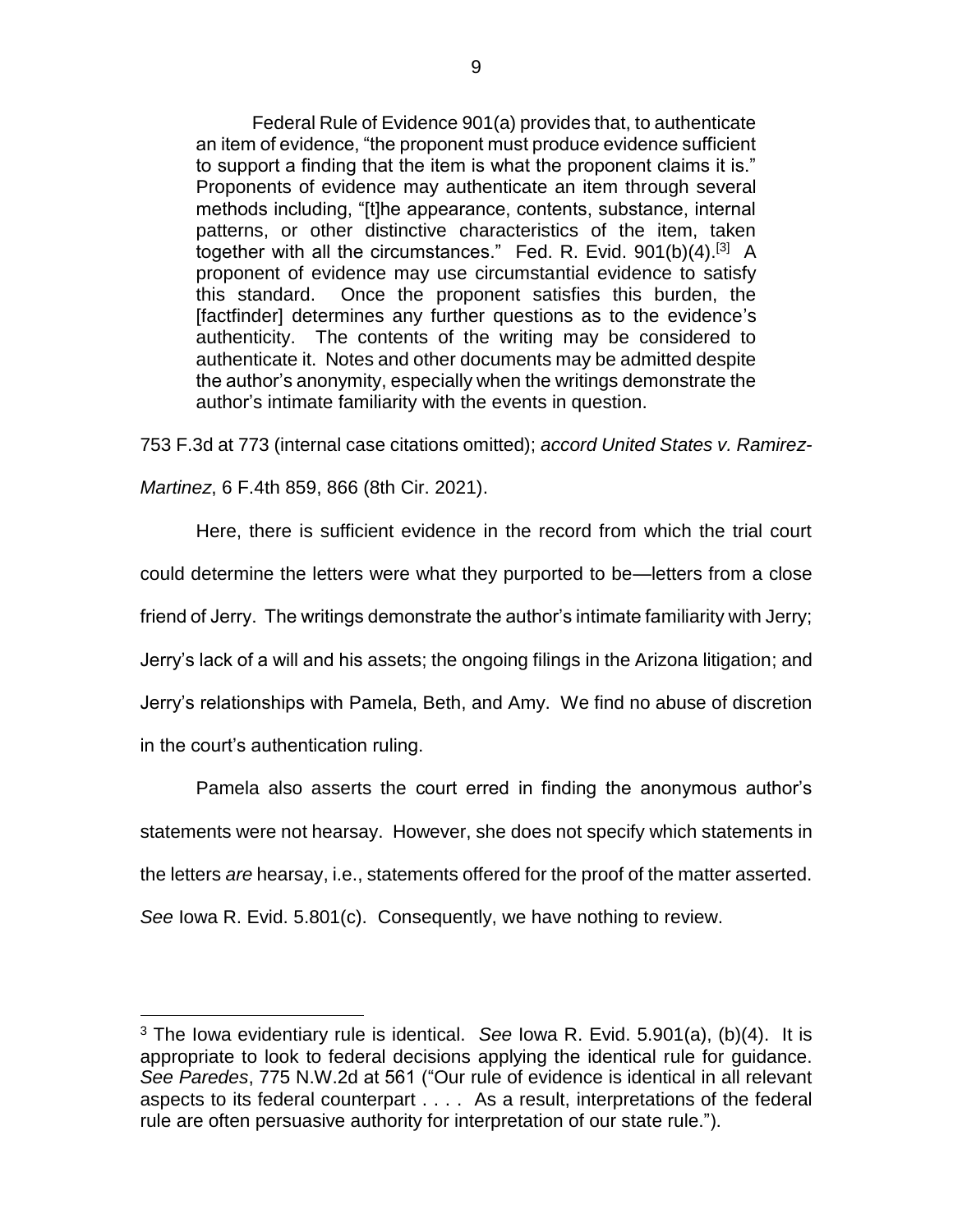*B. Sufficiency of the evidence of recognition.* The district court correctly set

out the relevant law, admittedly with some faulty citations, which we have corrected

below:

Iowa Probate Code section 633.222 relates to the rights of biological children and establishes how a biological child can establish "legitimacy" for purposes of inheritance in Iowa. That provision currently provides:

# **633.222 biological child—inherit from father**

Unless the child has been adopted, a biological child inherits from the child's biological father if the evidence proving paternity is available during the father's lifetime, or if the child has been recognized by the father as his child; but the recognition must have been general and notorious, or in writing. Under such circumstances, if the recognition has been mutual, and the child has not been adopted, the father may inherit from his biological child.

A contested heir must show heirship by clear and convincing evidence. Recognition means "to admit the fact, truth or validity" of a matter. [*In re Estate of Evjen*, 448 N.W.2d 23, 25 (Iowa 1989).] In the context of heirship, it means the father admitted or acknowledged the paternity. *Id.* Recognition need not be universal or so general and public as to have been known by all. *Id.* If the father denies paternity, as opposed to openly acknowledging it, recognition is less likely to be found. *Id.* In the absence of written recognition, "recognition must have been general and notorious." Iowa Code § 633.222. "Recognition is a mental process . . . made manifest by overt acts or speech." [*Trier v. Singmaster*, 167 N.W. 538, 541 (Iowa 1918).] Recognition may occur even though there are efforts to conceal the facts from some. *Id.* "It is generally held that recognition need not be 'universal or so general in public as to have been known by all'; need not be continuous, 'covering the whole period up to and including the time of the death of the putative father.'" *[In re Wulf's Estate*, 48 N.W.2d 890, 894 (Iowa 1951)]. "A general and notorious recognition does not necessarily mean a continuous recognition covering the whole period up to and including the time of the death of the putative father. *A recognition clearly shown to have been once deliberately and publicly made, made under circumstances that revealed no apparent motive to conceal, meets the requirements of the statute*." [*In re Clark's Estate*, 290 N.W. 13, 30 (Iowa 1940) (quoted in *Mohr II*, 2017 WL 3067435, at \*4)).]